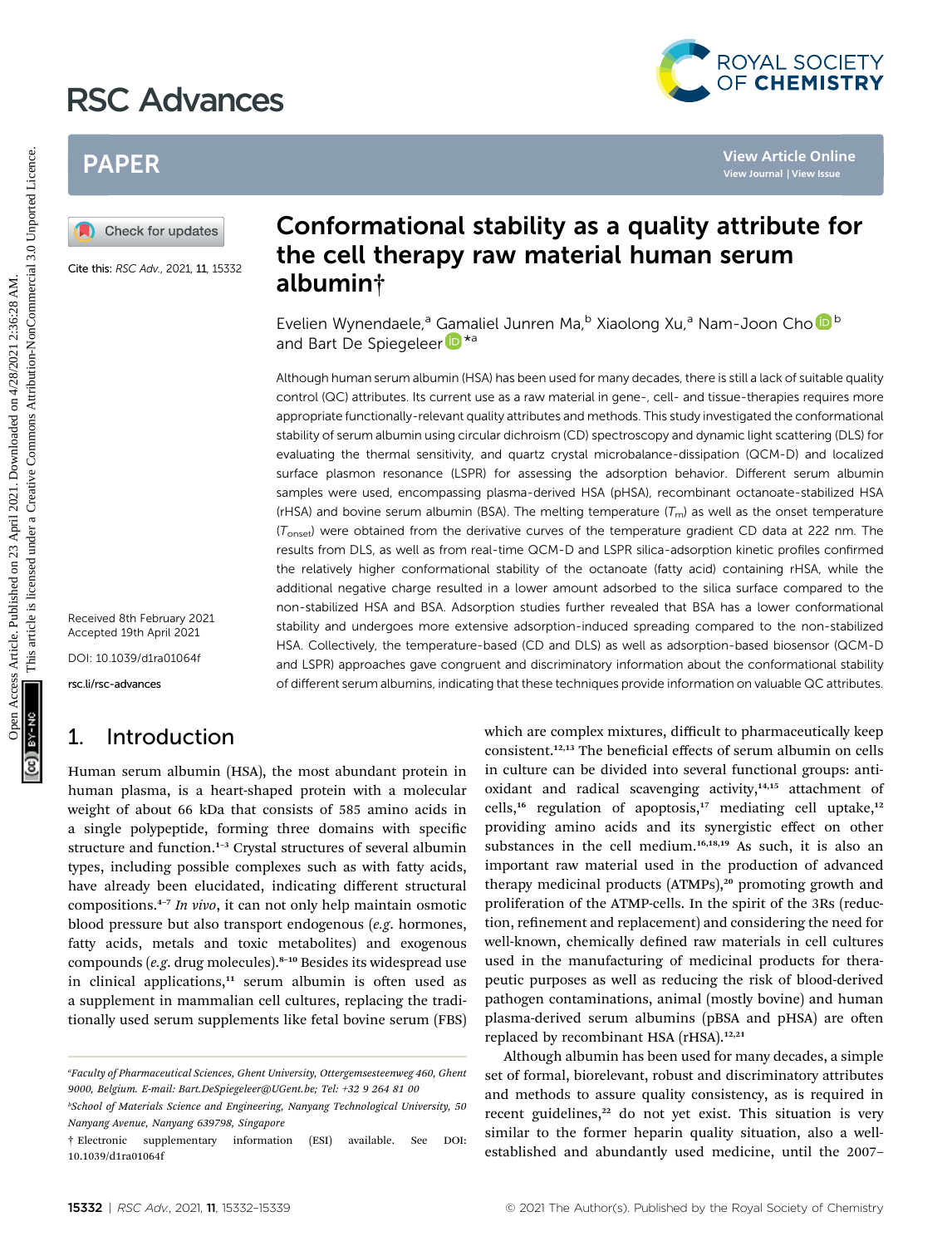2008 crisis which upgraded the quality attributes.<sup>23</sup> Current Ph. Eur. and USP monographs of plasma-derived HSA (pHSA) in the form of aqueous solutions are available; however, the quality attributes described in these monographs are limited, and do not include conformational sensitivity, as measured by thermostability and adsorption behaviour. While its relation to its cell-culture functionality is not yet elucidated, it is considered discriminatory overall quality control attribute biopharmaceuticals.<sup>24</sup>

CD spectroscopy is an absorption spectroscopy method based on the differential absorption of left and right circularly polarized light, which is used to determine the secondary structural composition of proteins.<sup>25</sup> As such, this technique is also used for the investigation of the (un)folding behavior of proteins as a function of temperature, determining the thermodynamics of protein unfolding and binding interactions.<sup>26</sup> However, up till now, the application of CD for quality control purposes of biopharmaceuticals is rarely reported, despite its presence as a general pharmaceutical technique in different pharmacopoeia. The same is also true for DLS, which provides particle size information (hydrodynamic diameter) in the nanometer range, based on Brownian motion and using the Stokes–Einstein equation. QCM-D and LSPR, on the contrary, are biosensor devices currently not yet described in any pharmacopoeia, utilizing bulk acoustic and optical waves, respectively, to quantitatively measure in real time the mass and refractive index changes occurring on the sensing surface upon protein adsorption. Moreover, QCM-D provides additional information on the viscoelastic properties of the protein adlayer. This makes them highly useful to investigate the conformational stability of proteins through their adsorption behavior as a measure of quality and they have been extensively used to study how modulating the conformational stability of both BSA and HSA through various experimental conditions can influence their adsorption behavior. $27-30$  Other techniques can also be used, such as  $DSC$ , $31,32$  MALDI-TOF-MS or AUC (analytical ultracentrifuge) which evaluate more directly a selected quality attribute (the degree of oligomerization), or surface hydrophobicity.<sup>33</sup> However, the techniques used here are not yet well integrated in pharmaceutical quality control environments, while they are well suited for adequately controlling overall quality consistency. Paper<br>
2021 distribution of plasma distribution 2<sup>3</sup> Carticle.<sup>33</sup> Carticle is article is article. The box American Common Common Common Common Common Common Common Common Common Common Common Common Common Common Common C

This study aims to investigate the conformational stability as a pharmaceutical QC quality attribute of three different albumin types (human serum albumin, derived from plasma and recombinant, and pBSA), using different complementary techniques.

## 2. Experimental

## 2.1. Materials and equipment

The HSA samples investigated in this study were donated by Oxyrane Belgium NV company with following information: rHSA (Novozymes, lot# PDP150055), recombinant HSA expressed in Saccharomyces cerevisiae, was received as a 100 mg  $ml^{-1}$  solution in 20 mM phosphate buffer with 8 mM octanoate; pHSA (Sigma-Aldrich, product code A3782, lot# SLBN5035V)

was a lyophilized powder made from human serum as fatty acid-free material. The bovine serum albumin (BSA) was obtained from Merck and Sigma-Aldrich (product code 1.12018.0100 and A7030, lot# K44575418 and SLBK3074V, respectively). The other chemicals used in this study are all of analytical grade and were purchased from VWR Chemicals (Leuven, Belgium).

Aqueous serum albumin solutions used in the analytics were prepared by dissolving the powder or diluting the corresponding solutions with 10 mM phosphate buffer pH 7.4 to obtain the stated concentrations.

### 2.2. Circular dichroism (CD) analysis

CD analysis was performed on a nitrogen-flushed Jasco J-815 CD spectrometer (Tokyo, Japan). The quartz cuvette (path length of 1 mm) was obtained from Hellma Analytics (Müllheim, Germany). At a scan speed of 50 nm  $min^{-1}$ , 3 continuous scans were recorded. The data pitch was set at 0.2 nm and the bandwidth at 1.00 nm. The wavelength region of 190–260 nm was recorded for all the samples. The concentration of all serum albumin samples was 0.1 mg  $ml^{-1}$ , corresponding to approximately  $1-2 \mu M$ . All measurements were done in independent triplicates, using the obtained mean value for data analysis. Quantitative secondary structure analysis was performed by CONTIN algorithm (protein reference set 4) from Dichroweb  $(London, UK).$ <sup>34,35</sup>

For the temperature gradient test, the gradient was set at 80 °C  $h^{-1}$  in the range of 20 °C to 95 °C (with temperature intervals of 5  $^{\circ}$ C). Although 1  $^{\circ}$ C intervals would give more datapoints and hence will result in a more precise  $T<sub>m</sub>$  value, *i.e.* with a decreased uncertainty around its estimated value, the interval of 5 °C was adequate for our purpose.  $T_m$  is the temperature at which the protein possesses 50% of folded fraction, determined by evaluating the CD signal at a wavelength of 222 nm in function of temperature.<sup>36,37</sup> The first derivative of the CD data was obtained and further fitted to a cubic function  $y = ax^3 + bx^2 + cx + d$  from the five maximum points using Origin software (Northampton, USA). The  $x$  value at apex y point of the fitted cubic function corresponds to  $T_{\text{m}}$ . The wavelength 222 nm corresponds to the negative band signal typical of  $\alpha$ -helix, and is a most-often used wavelength to evaluate  $T_{\rm m}$  of  $\alpha$ -helix dominated proteins.<sup>38-40</sup> Besides  $T_{\rm m}$ , the onset point  $(T_{onset})$ , where the thermal unfolding transition starts, was also investigated in this study. The second derivative of the CD data was obtained using Origin software (Northampton, USA).  $T_{\text{onset}}$  is the x value at apex y point of the polynomial curve, fitted from the three or four maximum points of the second derivative curve.

#### 2.3. Dynamic light scattering (DLS) measurement

DLS was performed using a particle size analyzer (ZetaPALS, Brookhaven Instruments, Holtsville, NY, USA) that is equipped with a 658.0 nm monochromatic laser. Measurements were taken at a  $90^\circ$  scattering angle and the BIC Particle Sizing software (v5.27; Brookhaven Instruments) was used to analyze the intensity autocorrelation function in order to obtain the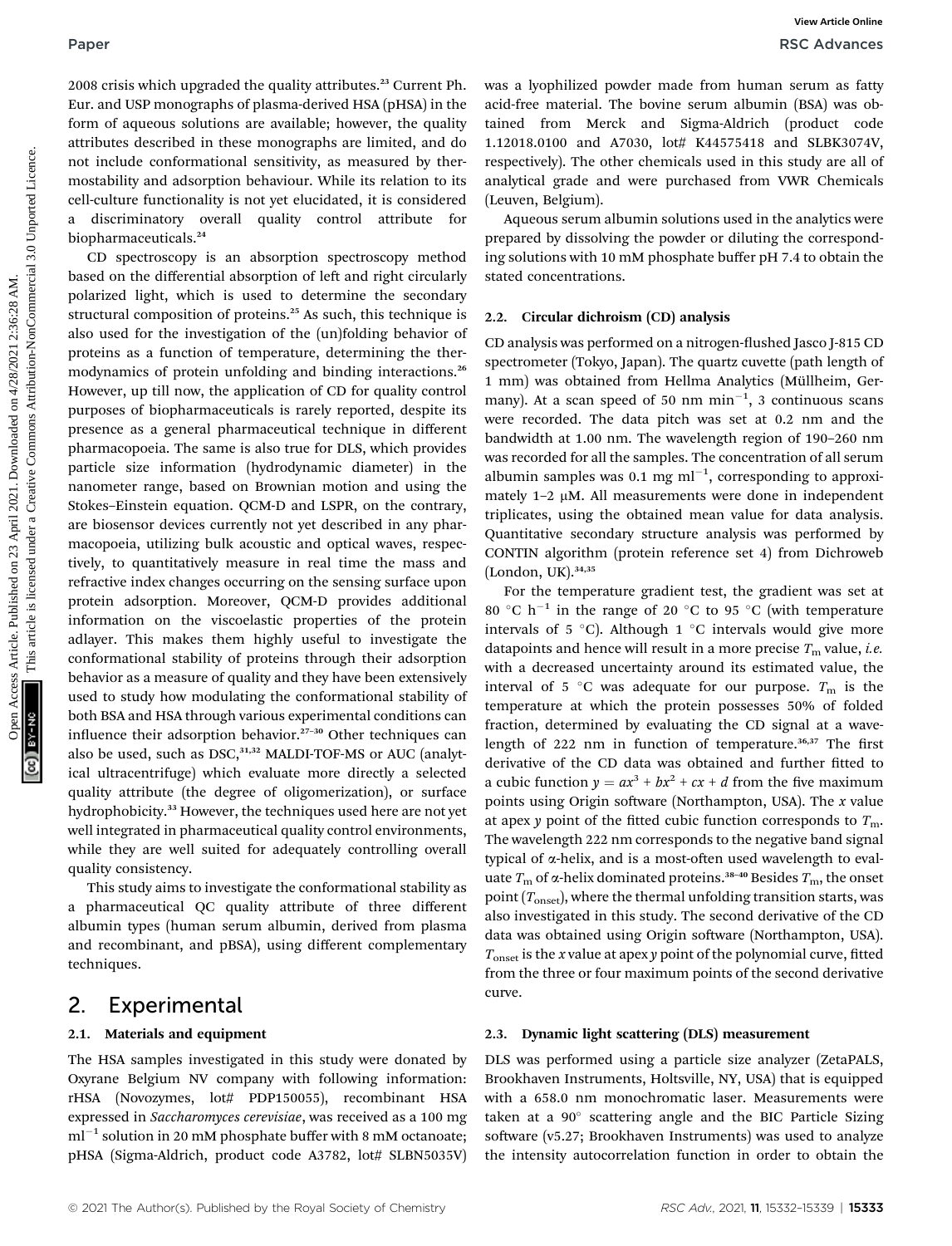intensity-weighted Gaussian size distribution. The temperature in the measurement chamber was controlled with a feedback loop and measurements of each 150 µM serum albumin sample were first recorded at 25 °C, followed by heating to 50 °C, then increasing the temperature to 75  $\degree$ C in 5  $\degree$ C increments. After each temperature step increase, the measurement chamber was equilibrated for 5 min before the DLS measurement was performed. All reported values were obtained from 5 technical replicates. The standard deviation (s.d.), which is related to the size distribution of the protein samples, was obtained by dividing the full-width-at-half-maximum (FWHM) of the Gaussian size distribution from DLS measurements by  $2\sqrt{2 \ln(2)} \approx 2.355$ .

#### 2.4. QCM-D monitoring

The quartz crystal microbalance-dissipation (QCM-D) experiments were conducted using the QSense E4 instrument (Biolin Scientific AB, Sweden) with silica-coated quartz crystal sensor chips (QSX 303, Biolin Scientific). Before each experiment, the sensor chips were washed by sequentially rinsing with  $1\%$  (m/v) aqueous SDS solution, water and ethanol. After drying under a gentle stream of nitrogen gas and oxygen plasma treatment (PDC-002, Harrick Plasma, USA) for 3 min, the chips were assembled into the measurement chamber. For experiments, liquid samples were injected into the measurement chamber at a flow rate of 100  $\mu$ l min<sup>-1</sup>. A stable baseline was first established with buffer solution, then 10  $\mu$ M protein samples were injected for 10 min, followed by a buffer washing step. All measurements were conducted at 25  $^{\circ}$ C. The corresponding resonance frequency ( $\Delta F$ ) and energy dissipation ( $\Delta D$ ) shifts were recorded in real-time at multiple odd overtones, as previously described.<sup>41</sup> Data collected at the fifth overtone are reported. Measurement operations were controlled by the QSo 401 (Biolin Scientific) software package. RSC Advances Article on 23 April 2021. Downloaded on 23 April 2022. This are the content of the common comparison and the common comparison and the creative of the Creative Common Creative Common Creative Common Creative

### 2.5. Localized surface plasmon resonance (LSPR) characterization

Ensemble-averaged localized surface plasmon resonance (LSPR) experiments in transmission mode were performed with silica-coated sensor chips containing gold nanodisk arrays using an Insplorion XNano instrument (Insplorion AB, Sweden), under analogous conditions as the QCM-D experiments (10  $\mu$ M solutions, flow: 100  $\mu$ l min<sup>-1</sup> for 10 min, followed by a buffer washing step).<sup>42</sup> Before each experiment, the sensor chips were washed and surface-treated in the same way as in QCM-D experiments (sequentially rinsing with 1% (m/v) aqueous SDS solution, water and ethanol followed by oxygen plasma treatment). The Insplorer software package (Insplorion AB) was used to record shifts in the LSPR centroid (peak) position  $(\Delta \lambda)$  from the extinction spectrum.

# 3. Results and discussion

### 3.1. CD thermal stability

The plasma HSA remained a relatively stable conformation up to a temperature of 60 $\degree$ C, while unfolding became significant when further increasing the temperature (Fig. 1A). Deconvolution of the CD spectrum, using a reference database of wellcharacterized proteins, was performed to quantify the secondary structural fractions. At 20 $\degree$ C, the  $\alpha$ -helix content was 60.8% (RSD = 0.5%,  $n = 3$ ),  $\beta$ -sheet 2.3% (RSD = 2.0%,  $n = 3$ ),  $\beta$ turn 12.7% (RSD = 1.7%,  $n = 3$ ) and the unordered 24.2% (RSD  $= 2.2\%, n = 3$ , indicating the high level of secondary, not denatured structure. When the temperature increased, the ahelix content rapidly decreased and  $\beta$ -sheet content increased from 60 °C onwards, indicating temperature-induced unfolding. A smaller increase in  $\beta$ -turns and unordered secondary structure was also observed, which is frequently observed for proteins during a heating procedure (Fig. 1B).<sup>43</sup>

The same data processing procedure was applied for the other serum albumin samples (Fig. S1 and S2 in ESI†). Similar behaviors following the increase of temperature were observed for these serum albumin samples. As expected, secondary structure differences among these serum albumin samples were observed at the beginning of the heating process, while differences were not observed at the end temperature, *i.e.* 95  $^{\circ}$ C, where complete unfolding and oligomerization was present.

After smoothing the CD signal data by averaging consecutive three points, the first derivative of the CD data was obtained using Origin software (Northampton, USA). The plots of the CD signal and their first derivative plots at 222 nm as a function of temperature are given in Fig. 2.  $T<sub>m</sub>$  is the temperature at the apex of the cubic function (where the first derivative of the fitted function equals zero) fitted from the five maximum points of the first derivative curve. The calculated  $T<sub>m</sub>$  values of the albumin samples are presented in Table 1.

Besides  $T_{\text{m}}$ , the onset temperature  $(T_{\text{onset}})$  where the thermal unfolding transition starts, was also determined using the second-derivative method. The second derivative of the smoothed CD data was obtained using Origin software (Northampton, USA).  $T_{onset}$  was defined as the temperature corresponding to the apex of the polynomial curve, fitted from the three or four maximum points of the second-derivative curve. The second-derivative plots are also given in Fig. 2, while the calculated  $T_{onset}$  values are presented in Table 1.

The combination of  $T_{\rm m}$  and  $T_{\rm onset}$  differentiates clearly the 3 different types of serum albumin.

It is well-known that changes in temperature can cause alterations in the conformation of the protein, due to folding/ unfolding, aggregation and denaturation. Thermal stability, as an indication of the protein conformational folding characteristic, is also related to several protein biological properties, such as the biological half-life.<sup>44-47</sup> Thus, thermal stability is a possible quality attribute that can be used to reflect the functional consistency of proteins. While thermal stability using CD was mostly used in the fundamental characterization of binding properties of selected compounds with serum albumin, its use as a quality control attribute was not yet reported. In our previous work, the thermal stability of L-ASNase was evaluated by CD only using two different parameters,  $T<sub>m</sub>$  and slope.<sup>24</sup> The slope was determined by fitting the CD data in function of temperature using a sigmoidal function, which required the CD signal reaching a plateau. However, this is not applicable for proteins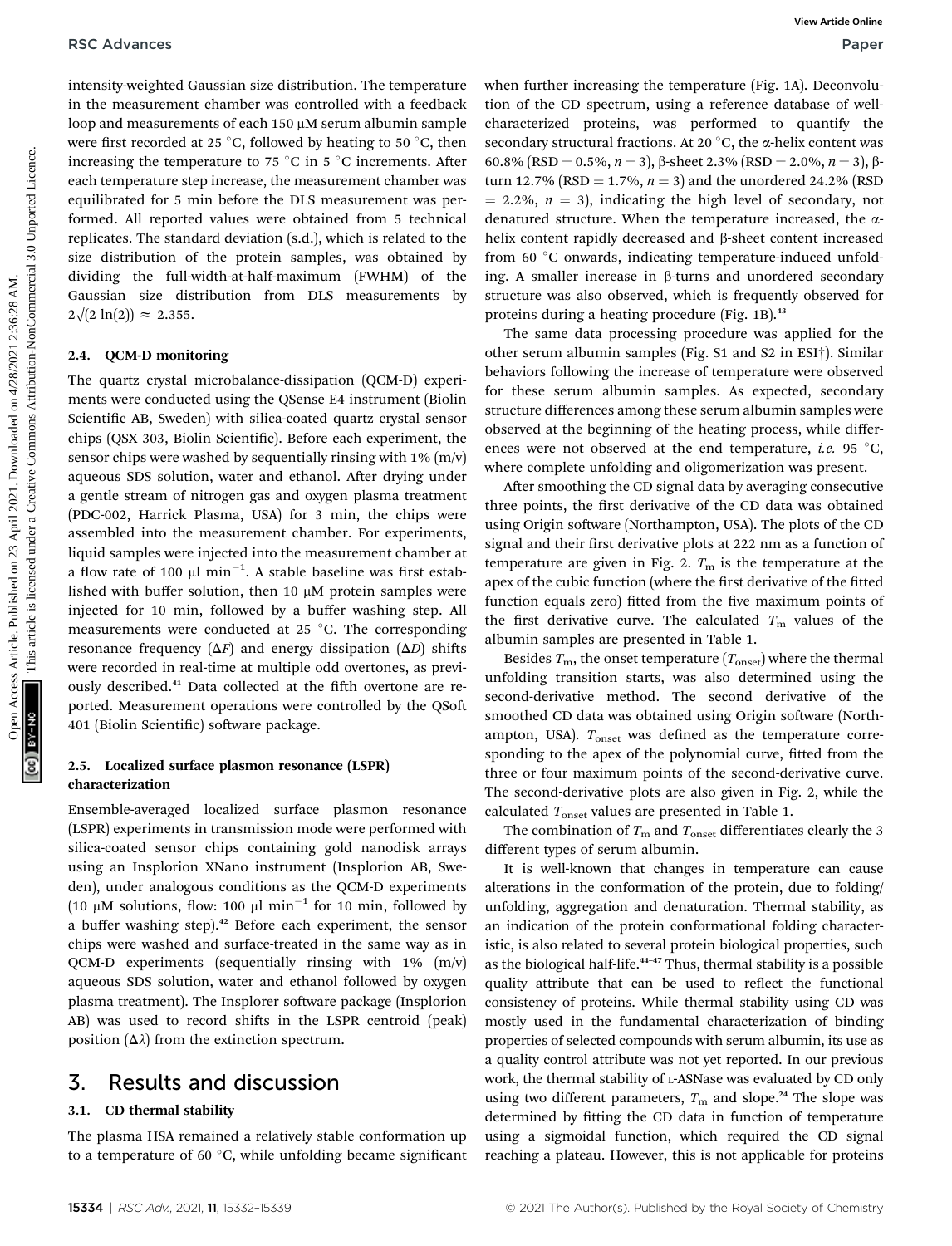

Fig. 1 CD spectra of pHSA in the temperature range of 20–95 °C. (A) Spectra of pHSA at different temperatures; (B) the calculated relative secondary structure contents (Dichroweb).



Fig. 2 CD signals (up), their first (middle) and second derivative plots (down) of pHSA, rHSA and pBSA at 222 nm in function of temperature ( $n =$ 3). Symbols represent individual data points.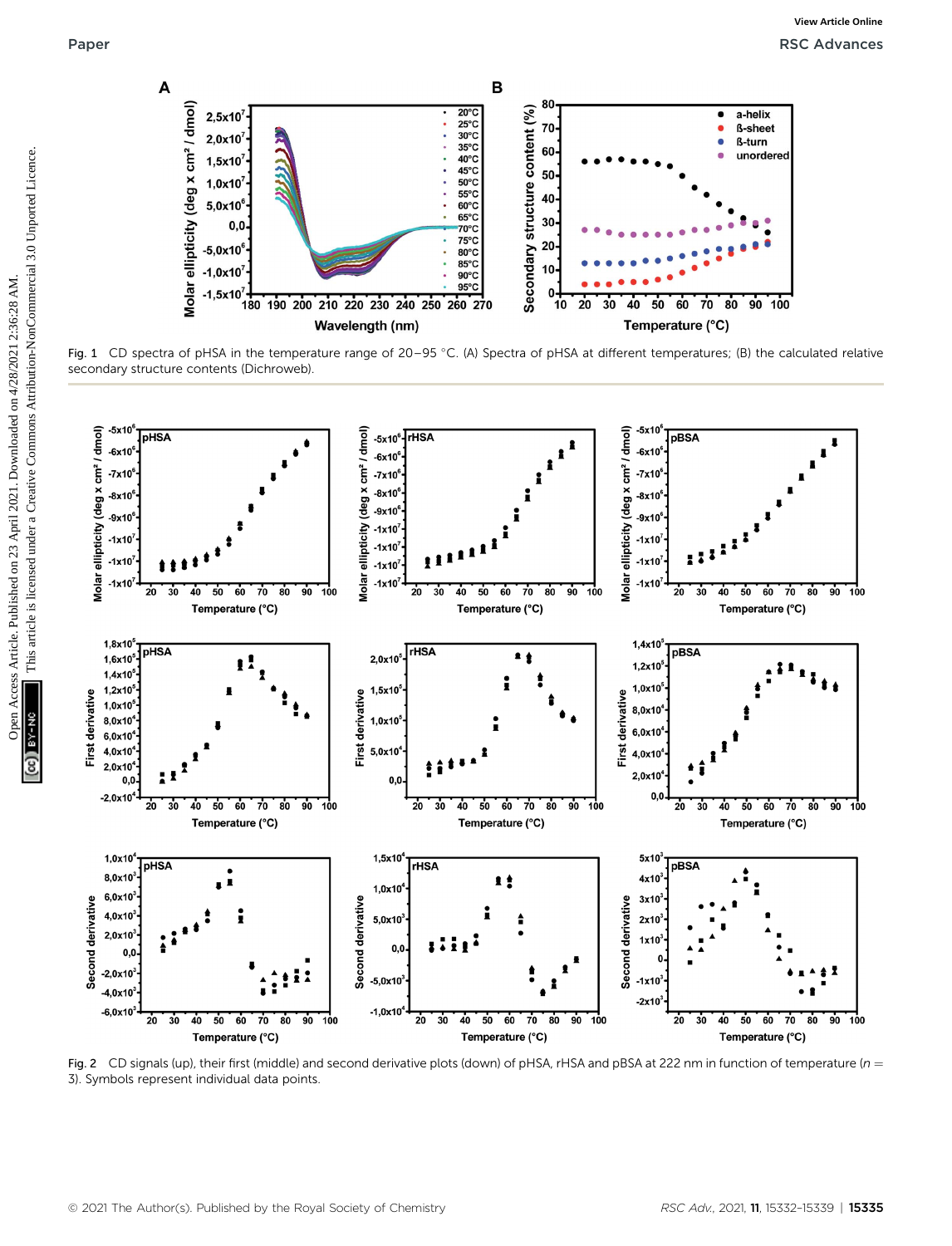Table 1 Calculated  $T_m$  and  $T_{onset}$  from CD

| Sample       | $T_{\rm m}$ (°C) (RSD%,<br>$n=3$ | $T_{\text{onset}}$ (°C)<br>$(RSD\%, n=3)$ |
|--------------|----------------------------------|-------------------------------------------|
| pHSA         | 63.0 $(0.4\%)$                   | $53.5(1.3\%)$                             |
| rHSA<br>pBSA | $67.9(1.1\%)$<br>$67.7(2.5\%)$   | 57.1 (0.9%)<br>50.3 (1.7%)                |
|              |                                  |                                           |

like serum albumin, which cannot reach a signal maximum within the practical temperature range (Fig. 2). Thus, a new parameter  $T_{\text{onset}}$ , the temperature where the thermal unfolding transition starts, was used in this study. Different methods are available to estimate this  $T_{onset}$  value. Firstly, it can be regarded as the lowest experimental temperature where the conformation change starts; thus,  $T_{\text{onset}}$  is then similar to a common toxicological parameter, i.e. the lowest observed effect level (LOEL), determined by probabilistic approaches, which is widely used in dose–response assessments.<sup>48</sup> Secondly, the  $T_{\text{onset}}$  value can be determined using a cross-line method, which is derived from a previously reported method of using the bending point in dissolution profiles.<sup>49</sup> The bending region, including the onset point, can be located in three or four data points by visual veri fication, e.g. 50-65 °C for pHSA (Fig. 2). The three or four consecutive points on both sides of the bending region were found to be linear. Thus, two lines were fitted from these data points next to the estimated bending point and the crossing point of these two lines can be used as  $T_{onset}$ . Thirdly, the onset point can be calculated from the second-derivative plot as the xcoordinate of the apex. In this study, the second-derivative method was used due to its easier calculation and the calculated  $T_{\text{onset}}$  values were close to the values obtained using the cross-line method with a minor system shift of 0.7  $\pm$  0.5 °C ( $\pm$ SD,  $n = 3$ ) on average (see ESI Table S1†). **PSC Actioneses**<br>
Table 1 Calculates T. articl<sup>2</sup> (Fig.1979),<br>  $\pi_{\text{min}}(C)$  (Fig.1979),<br>  $\pi_{\text{min}}(C)$  (Fig.1979),<br>  $\pi_{\text{min}}(C)$  (Fig.1979),<br>  $\pi_{\text{min}}(C)$  (Fig.1979) and (Fig.1979) distribution-Noncommercial case of 2.

The  $T_{\rm m}$  of pHSA and pBSA was found to be 63.0 °C (RSD 0.4%,  $n = 3$ ), and 67.7 °C (RSD 2.5%,  $n = 3$ ), respectively, which is consistent with the literature findings. $50,51$  The significant difference of  $T_m$  between rHSA and pHSA can be explained by the presence of 8  $\mu$ M octanoate in the 2  $\mu$ M rHSA sample, which was used as a stabilizer according to the information from the supplier. This observation was confirmed by the literature: the presence of fatty acid can stabilize HSA, leading to an increase in  $T_{\text{m}}$  (from  $\sim$ 62 °C to  $\sim$ 64–72 °C).<sup>50</sup>

Only far-UV CD was investigated in our study. The backbone amide chromophores do show absorbance in this region and relatively low concentrations of 0.1 mg  $ml^{-1}$  in a 1 mm cuvette yield acceptable spectra. The evaluation of structural characteristics in near-UV CD would require significantly more sample in the path (higher concentrations and/or increased path lengths). Moreover, these far-UV CD investigations would require more time (more scans) to increase the signal/noise ratio.

#### 3.2. DLS thermal stability

At room temperature, and up to 55  $\degree$ C, rHSA showed the lowest hydrodynamic diameter ( $\sim$ 6.5 nm), followed by pHSA ( $\sim$ 8.5 nm) and pBSA ( $\sim$ 10 nm), which is in agreement with the literature

reported albumin monomers.<sup>52</sup> BSA gradually increased in size from 60 °C onwards up to  $\sim$ 45 nm at 75 °C. This markedly contrasted both human serum albumins: pHSA rapidly and significantly increased in size from 65 $\degree$ C, reaching up to more than 1000 nm at 75 °C, while rHSA remained much more stable, and only increased at 75 °C to approximately 30 nm (Fig. 3). The observed oligomerization behavior is closely related to the temperature-induced unfolding of the albumin proteins, which exposes hydrophobic regions leading to intermolecular hydrophobic interactions between the albumin molecules. The DLS data support that rHSA is more stable against temperatureinduced oligomerization than pHSA and pBSA due to its fatty acid stabilizer. At 75  $\degree$ C, pHSA oligomerized to micron-scale sizes, i.e. 200–500 times larger than pBSA and rHSA protein aggregates.

The DLS and CD spectroscopy data indicate that pBSA had a lower onset temperature of oligomerization compared to pHSA, a similar  $T_m$  (where  $\Delta G$  for the unfolding equals zero) and smaller protein aggregates when increasing the temperature above  $T<sub>m</sub>$  which supports that pBSA has a lower conformational stability but greater colloidal stability than pHSA. That is, pHSA has a higher onset temperature of unfolding, but undergoes more extensive oligomerization when unfolded to form larger aggregates than pBSA. Taken together, our CD and DLS analysis support that the  $T_{\text{m}}$  and  $T_{\text{onset}}$  from CD as well as the onset temperature of oligomerization and extent of oligomerization from DLS are useful parameters for characterizing the thermal stability as a quality attribute of albumin proteins.

#### 3.3. QCM-D

At adsorption saturation, the adsorption uptake of pHSA, rHSA and pBSA in terms of mean absolute final frequency shift



Fig. 3 Hydrodynamic diameter of pHSA, rHSA, and pBSA measured by dynamic light scattering (DLS) as a function of temperature. Data are presented as mean  $\pm$  standard deviation (s.d.) (n = 5 replicates) where s.d. is defined by full-width-at-half maximum (FWHM)/2.355. Dots represent individual data points.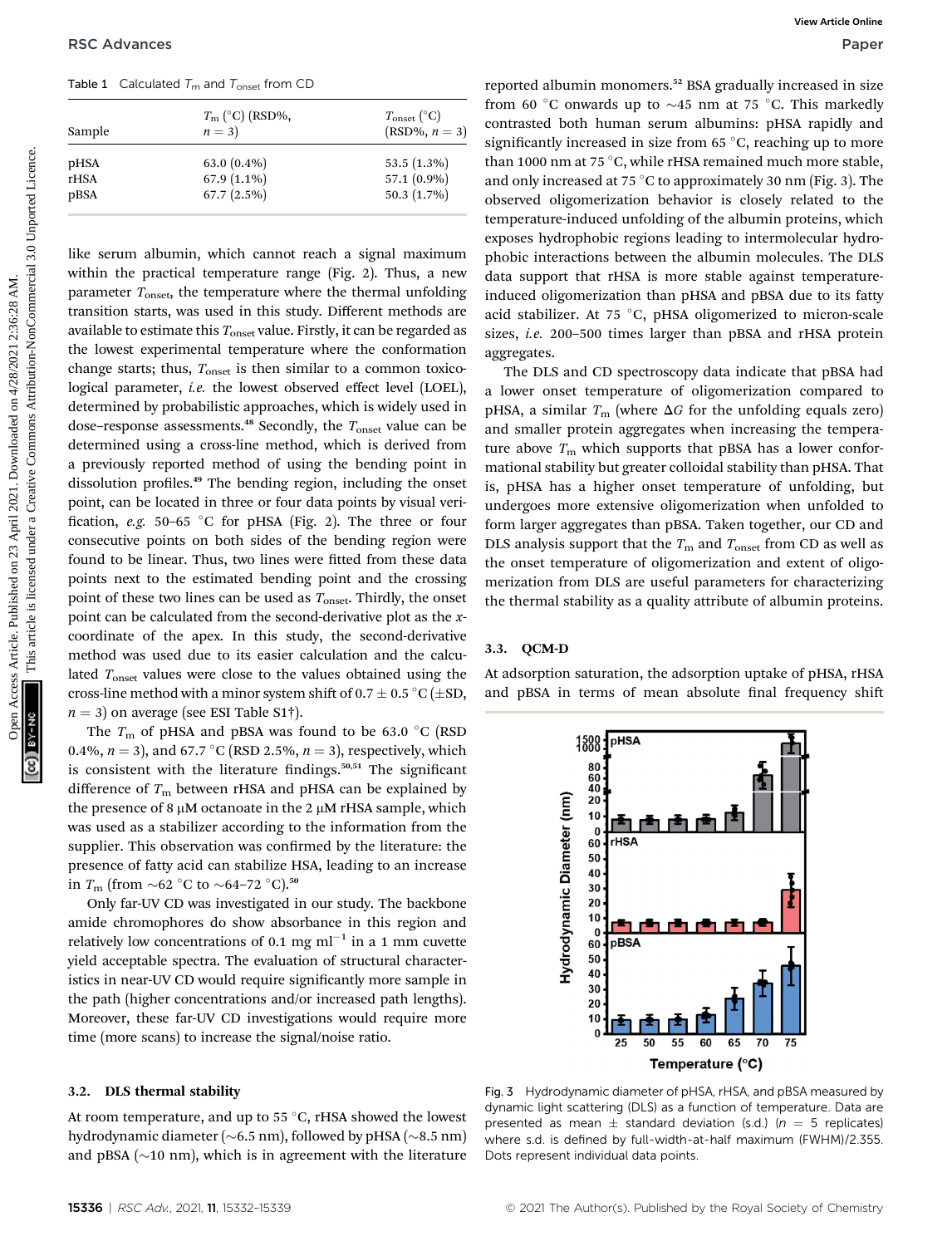$(|\Delta F_{\text{max}}|)$  was 25.0, 2.0, and 18.0 Hz, respectively (Fig. 4, left). The corresponding mean dissipation shifts  $(\Delta D_{\text{max}})$  were 1.4, 0.2, and  $1.2 \times 10^{-6}$ , respectively (Fig. 4, right).

The resonance frequency shifts  $(\Delta F)$  observed showed a significant and almost irreversible adsorption to the silica surface for pHSA and to a lesser extent for pBSA, compared to a minimal adsorption for rHSA, indicating a weak interaction of rHSA with the silica surface. This is due to the additional octanoate (fatty acid) stabilizer in rHSA which increased its conformational stability while additionally adding a negative charge, resulting in a lower amount adsorbed and less extensive adsorption-related deformation on the silica surface compared to the non-stabilized HSA and BSA. While this was previously demonstrated for the adsorption of BSA onto a silica surface,<sup>53,54</sup> a similar effect is observed here for HSA. The corresponding energy dissipation factor shift  $(\Delta D)$  indicated a minor degree of viscoelastic character within the protein adlayers for pHSA and pBSA, and which was almost negligible for rHSA. Paper<br>  $\frac{1}{2}$  April 2021. And the Compact of Commons (Equation April 2021, 2021) and the Commons Article is license and the second of Creative Commons Article. The common Common Common Common Common Common Common Commo

## 3.4. LSPR

Compared to the traditional SPR, which, similar to QCM-D, shows a bulk effect extending to  $\sim$ 200 nm, the localized surface plasmon resonance (LSPR) sensing technique, which consists of silica-coated gold nanodisk arrays, has a sensing depth of only  $\sim$ 20 nm distance. Therefore, the LSPR technique is not only sensitive to protein adsorption uptake but is also sensitive to the extent of adsorption-related deformation of the protein molecules on the sensor surface.<sup>55-57</sup> pBSA shows a slightly higher optical extinction peak shift  $(\Delta \lambda)$  than pHSA, *i.e.* the reverse of the  $\Delta F$  shifts observed in QCM-D (Fig. 5). This indicates that pBSA underwent more extensive deformation and spreading and occupied a larger surface area per molecule on the surface compared to pHSA, resulting in pBSA having a lower adsorption amount observed using QCM-D, but a higher LSPR signal response.<sup>52</sup> At the same time, the low LSPR signal response from the adsorption of rHSA agrees with that observed from QCM-D experiments.

Therefore, multiple lines of experimental evidence from the solution-phase characterization by CD and DLS techniques as well as the adsorption studies characterized by both QCM-D and LSPR techniques are consistent. Together, they support that pBSA has a lower conformational stability than pHSA and more easily undergoes conformational changes upon exposure to external stresses such as high temperatures and solid–liquid interfaces. By contrast, the fatty acid-stabilized rHSA has the greatest conformational stability among the three tested albumin samples and not only underwent the least extensive temperature-induced unfolding and oligomerization, but also the least amount of adsorption and adsorption-related deformation.



Fig. 4 (Left) Time-resolved QCM-D  $\Delta F$  shifts and corresponding  $|\Delta F_{\text{max}}|$  values at adsorption saturation. (Right) Time-resolved QCM-D  $\Delta D$  shifts and corresponding  $\Delta D_{\text{max}}$  values at adsorption saturation. Data are presented as mean  $\pm$  s.d. (n = 3 replicates). Dots represent individual data points.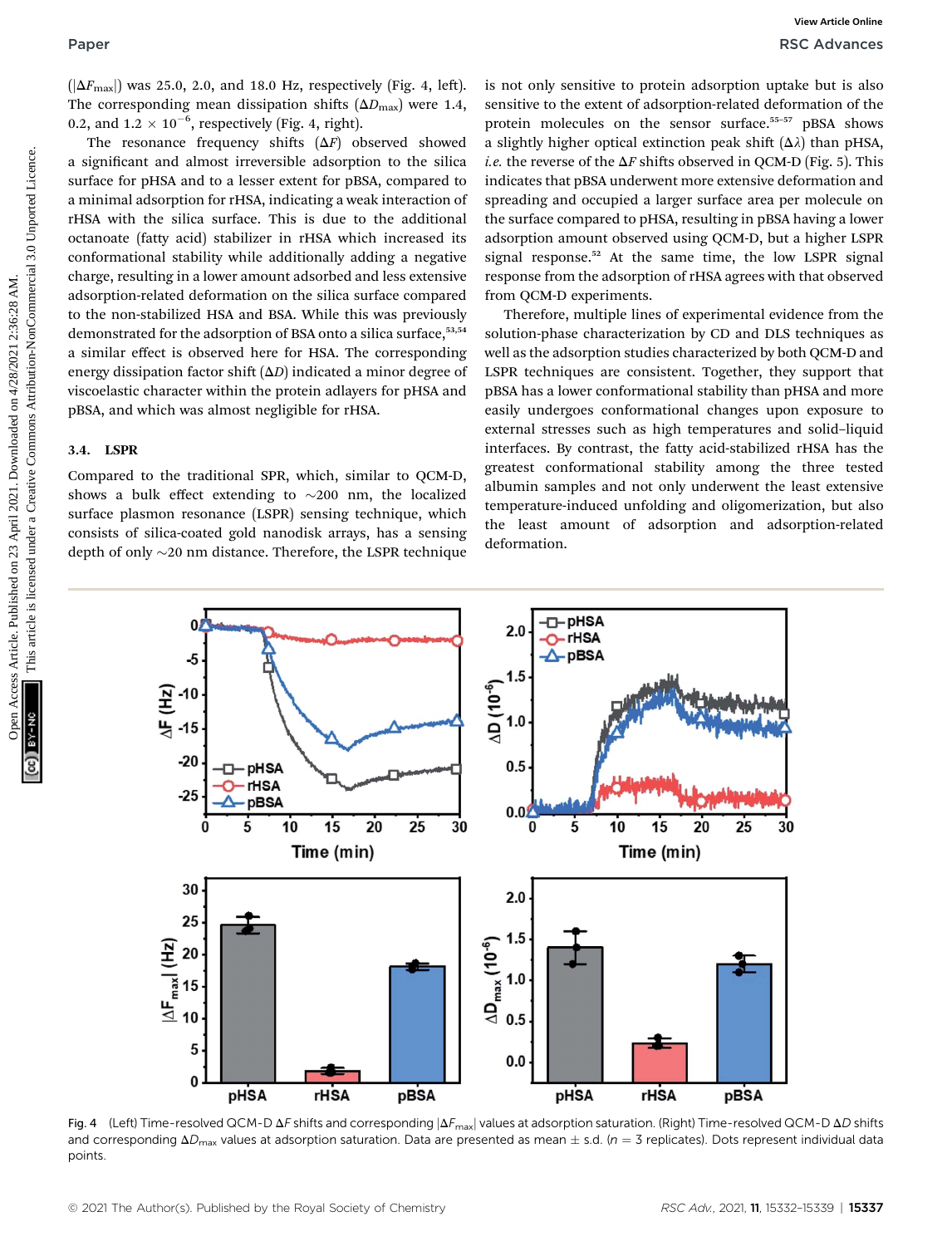

Fig. 5 (Left) Time-resolved LSPR  $\Delta\lambda$  shifts and (right) corresponding  $\Delta\lambda_{\text{max}}$  shifts at adsorption saturation. Data are presented as mean  $\pm$  s.d. (n = 3 replicates). Dots represent individual data points.

# 4. Conclusions

In this study, the potential of CD and DLS for assessing the thermal stability and QCM-D and LSPR for assessing the adsorption behavior of different serum albumins as functionally relevant quality attributes, measuring aspects of conformational stability, was investigated. Analysis of the  $T_{\rm m}$  and  $T_{\rm onset}$  parameters from CD data together with the temperature-induced oligomerization behavior from DLS data revealed that pHSA had a greater solutionphase conformational stability but a lower colloidal stability than pBSA. Moreover, pHSA yielded higher QCM-D and lower LSPR signal responses from adsorption experiments onto silica surfaces compared to pBSA, indicating that pHSA underwent less adsorption-related deformation than pBSA agreeing with pHSA's greater solution-phase conformational stability. At the same time, rHSA contained an additional octanoate stabilizer and consistently exhibited the greatest solution-phase conformational stability and least extensive adsorption-related deformation compared to the non-stabilized, fatty acid-free pHSA and pBSA. Taken together, the data indicate that all four methods gave consistent and discriminatory results, with overlapping information while also providing more nuanced aspects in the context of resolving protein conformational and colloidal stability. The different techniques and analysis methods described here form the basis for setting acceptance specifications for human albumin used as a raw material during the ATMP development, based on information from statistical process analysis and leading to a more consistent ATMP-product. Moreover, extensive quality-bydesign functional studies can be performed to support the riskbased performance approach towards specification settings as currently recommended in the pharmaceutical industry.

# Conflicts of interest

There are no conflicts to declare.

# Acknowledgements

The authors gratefully acknowledge the financial support granted to X. X. by the PhD grant of the China Scholarship

Council (CSC). The authors would like to thank Oxyrane Belgium NV company for the donation of the human serum albumin samples. The authors thank Bo Kang and Tijl De Bie (Department of Electronics and Information Systems, Faculty of Engineering and Architecture, Ghent University) for stimulating discussions.

# References

- 1 P. Akbarzadehlaleh, M. Mirzaei, M. Mashahdi-Keshtiban, K. Shamsasenjan and H. Heydari, Adv. Pharm. Bull., 2016, 6, 309.
- 2 M. Dockal, D. C. Carter and F. Rüker, J. Biol. Chem., 2000, 275, 3042.
- 3 T. Chatterjee, A. Pal, S. Dey, B. K. Chatterjee and P. Chakrabarti, PLoS One, 2012, 7, e37468.
- 4 X. M. He and D. C. Carter, Nature, 1992, 358, 209.
- 5 S. Curry, H. Mandelkow, P. Brick and N. Franks, Nat. Struct. Biol., 1998, 5, 827.
- 6 A. Bujacz, Acta Crystallogr., 2012, D68, 1278.
- 7 A. Kawaa, V. T. G. Chuang, Y. Kouno, K. Yamasaki, S. Miyamoto, M. Anraku and M. Otagiri, Biochim. Biophys. Acta, Proteins Proteomics, 2017, 1865, 979.
- 8 K. Yamasaki, V. T. G. Chuang, T. Maruyama and M. Otagiri, Biochim. Biophys. Acta, Gen. Subj., 2013, 1830, 5435.
- 9 T. Peters, All about albumin: biochemistry, genetics, and medical applications, Academic Press, 1995.
- 10 J. Simard, P. Zunszain, C.-E. Ha, J. Yang, N. Bhagavan, I. Petitpas, S. Curry and J. Hamilton, Proc. Natl. Acad. Sci., 2005, 102, 17958.
- 11 G. Fanali, A. Di Masi, V. Trezza, M. Marino, M. Fasano and P. Ascenzi, Mol. Aspects Med., 2012, 33, 209.
- 12 G. L. Francis, Cytotechnology, 2010, 62, 1.
- 13 C. Tekkatte, G. P. Gunasingh, K. Cherian and K. Sankaranarayanan, Stem Cells Int., 2011, 2011, 504723.
- 14 M. Roche, P. Rondeau, N. R. Singh, E. Tarnus and E. Bourdon, FEBS Lett., 2008, 582, 1783.
- 15 M. De Castro, G. Orive, A. Gascon, R. Hernandez and J. Pedraz, Int. J. Pharm., 2006, 310, 8.